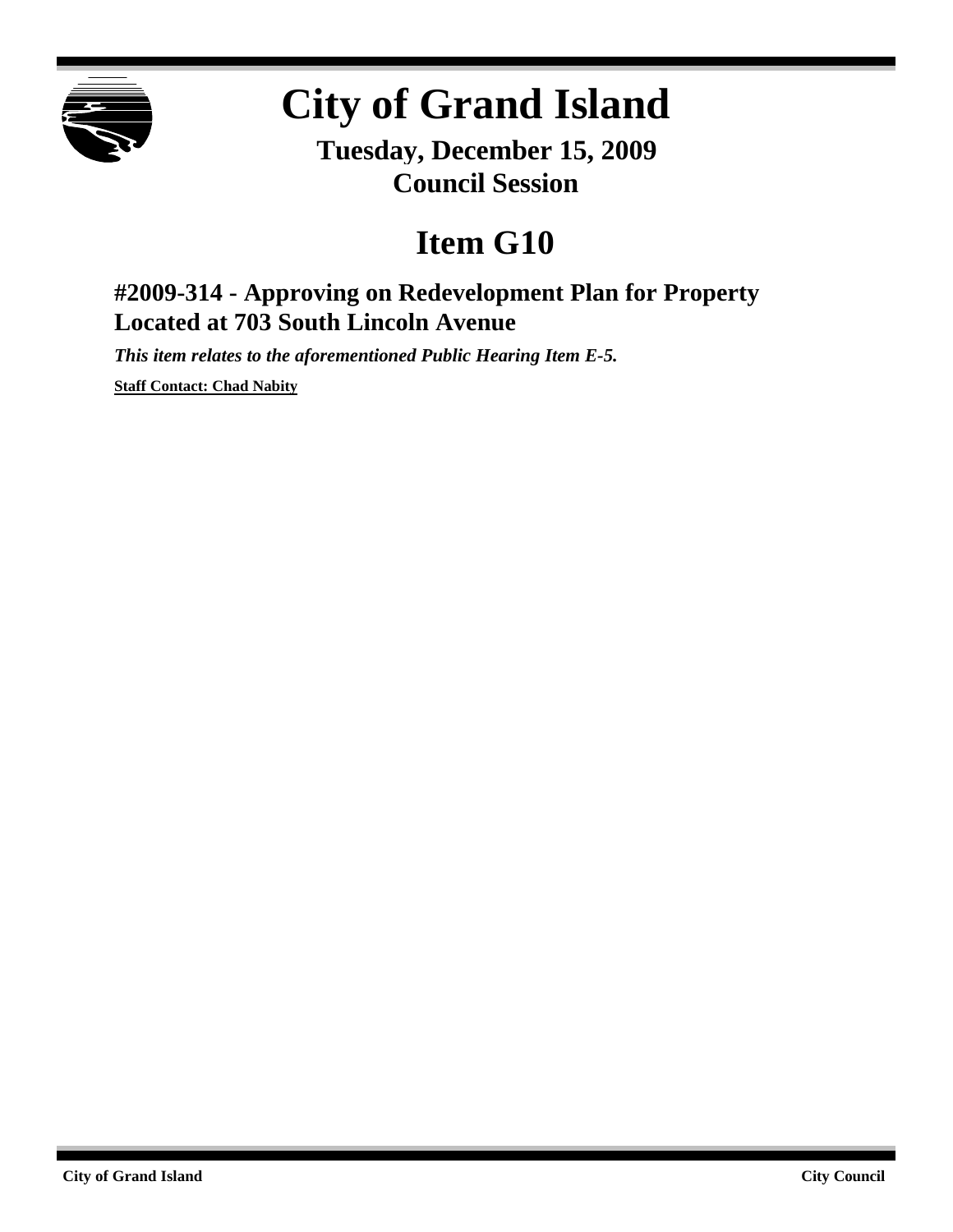## R E S O L U T I O N 2009-314

WHEREAS, the City of Grand Island, Nebraska, a municipal corporation and city of the first class, has determined it be desirable to undertake and carry out urban redevelopment projects in areas of the City which are determined to be substandard and blighted and in need of redevelopment; and

WHEREAS, the Nebraska Community Development Law, Chapter 18, Article 21, Nebraska Reissue Revised Statutes of 1997, as amended (the "Act"), prescribes the requirements and procedures for the planning and implementation of redevelopment projects; and

WHEREAS, the City has previously declared Redevelopment Area No. 2 of the City to be substandard and blighted and in need of redevelopment pursuant to the Act; and

WHEREAS, the Community Redevelopment Authority of the City of Grand Island, Nebraska (the "Authority"), has prepared a Redevelopment Plan pursuant to Section 18-2111 of the Act, and recommended the Redevelopment Plan to the Planning Commission of the City; and

WHEREAS, the Planning Commission of the City reviewed the Redevelopment Plan pursuant to the Act and submitted its recommendations, to the City, pursuant to Section 18-2114 of the Act; and

WHEREAS, following consideration of the recommendations of the Authority to the Planning Commission, the recommendations of the Planning Commission to the City, and following the public hearing with respect to the Redevelopment Plan, the City approved the Plan; and

WHEREAS, there has been presented to the City by the Authority for approval a specific Redevelopment Project within the Redevelopment Plan and as authorized in the Redevelopment Plan, such project to be as follows: Acquire real estate at 703 South Lincoln Avenue; demolish the existing single family house at that location and construct a new 4 unit apartment building and related structures and site improvements on the W 1/2 of the W 1/2 of Block 16 of Windolph's Addition to the City of Grand Island. All redevelopment activities will occur in Grand Island, Hall County, Nebraska; and

WHEREAS, the City published notices of a public hearing and mailed notices as required pursuant to Section 18-2115 of the Act and has, on the date of the Resolution held a public hearing on the proposal to amend the Redevelopment Plan to include the Redevelopment Project described above.

NOW, THEREFORE, be it resolved by the City Council of the City of Grand Island, Nebraska: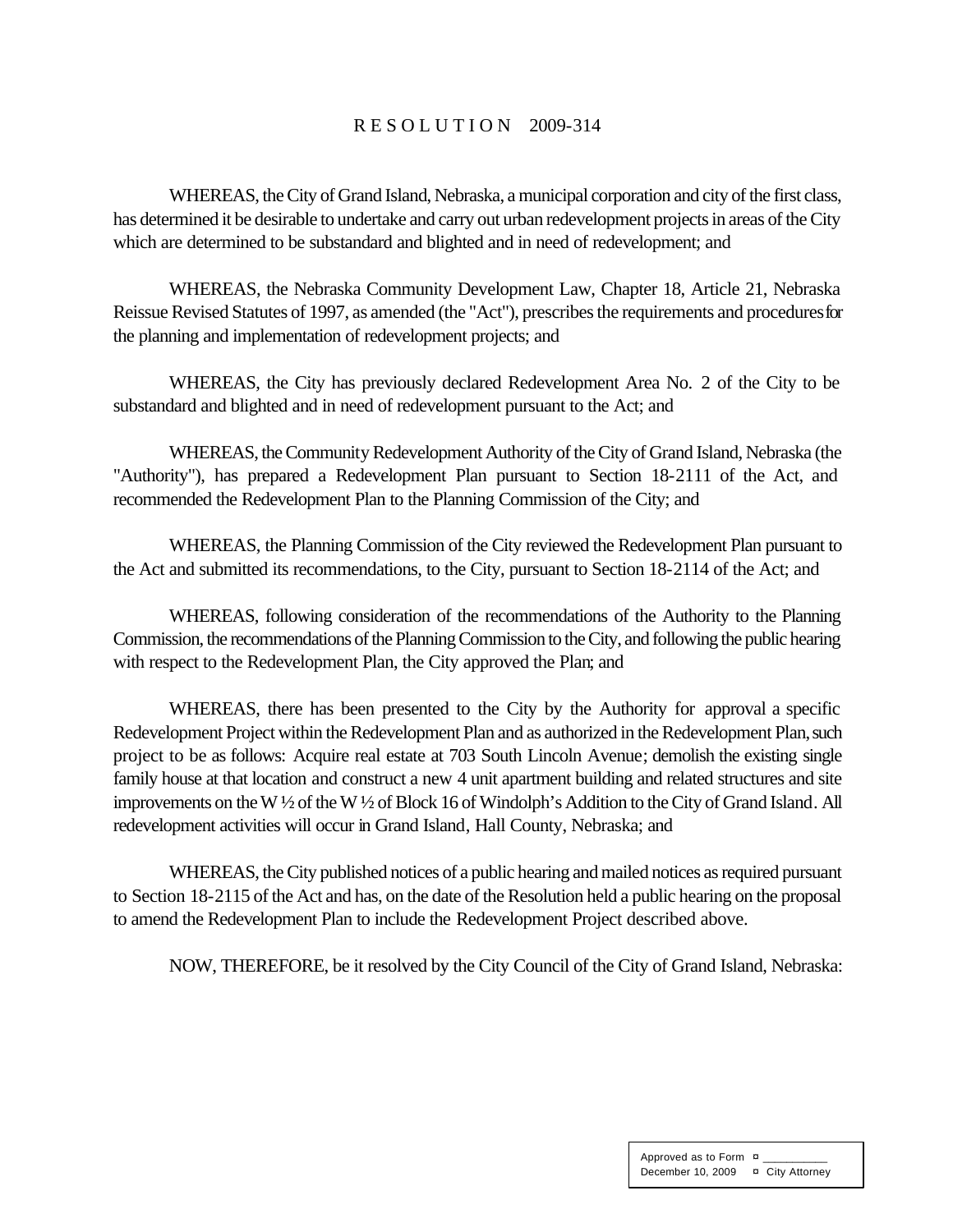- 1. The Redevelopment Plan of the City approved for Redevelopment Area No. 2 in the city of Grand Island, Hall County, Nebraska, including the Redevelopment Project described above, is hereby determined to be feasible and in conformity with the general plan for the development of the City of Grand Island as a whole and the Redevelopment Plan, including the Redevelopment Project identified above, is in conformity with the legislative declarations and determinations set forth in the Act; and it is hereby found and determined, based on the analysis conducted by the Authority, that (a) the redevelopment project in the plan would not be economically feasible without the use of taxincrement financing, (b) the redevelopment project would not occur in the community redevelopment area without the use of tax-increment financing, and (c) the costs and benefits of the redevelopment project, including costs and benefits to other affected political subdivisions, the economy of the community, and the demand for public and private services have been analyzed by the City and have been found to be in the long-term best interest of the community impacted by the redevelopment project. The City acknowledges receipt of notice of intent to enter into the Redevelopment Contract in accordance with Section 18-2119 of the Act and of the recommendations of the Authority and the Planning Commission with respect to the Redevelopment Contract.
- 2. Approval of the Redevelopment Plan is hereby ratified and reaffirmed, as amended by this Resolution, and the Authority is hereby directed to implement the Redevelopment Plan in accordance with the Act.
- 3. Pursuant to Section 18-2147 of the Act, ad valorem taxes levied upon real property in the Redevelopment Project included or authorized in the Plan which is described above shall be divided, for a period not to exceed 15 years after the effective date of this provision, which effective date shall be January 1, 2011 as follows:
	- a. That proportion of the ad valorem tax which is produced by levy at the rate fixed each year by or for each public body upon the Redevelopment Project Valuation (as defined in the Act) shall be paid into the funds of each such public body in the same proportion as all other taxes collected by or for the bodies; and
	- b. That proportion of the ad valorem tax on real property in the Redevelopment Project in excess of such amount, if any, shall be allocated to, is pledged to, and, when collected, paid into a special fund of the Authority to pay the principal of, the interest on, and any premiums due in connection with the bonds, loans, notes or advances of money to, or indebtedness incurred by, whether funded, refunded, assumed, or otherwise, such Authority for financing or refinancing, in whole or in part, such Redevelopment Project. When such bonds, loans, notes, advances of money, or indebtedness, including interest and premium due have been paid, the Authority shall so notify the County Assessor and County Treasurer and all ad valorem taxes upon real property in such Redevelopment Project shall be paid into the funds of the respective public bodies.